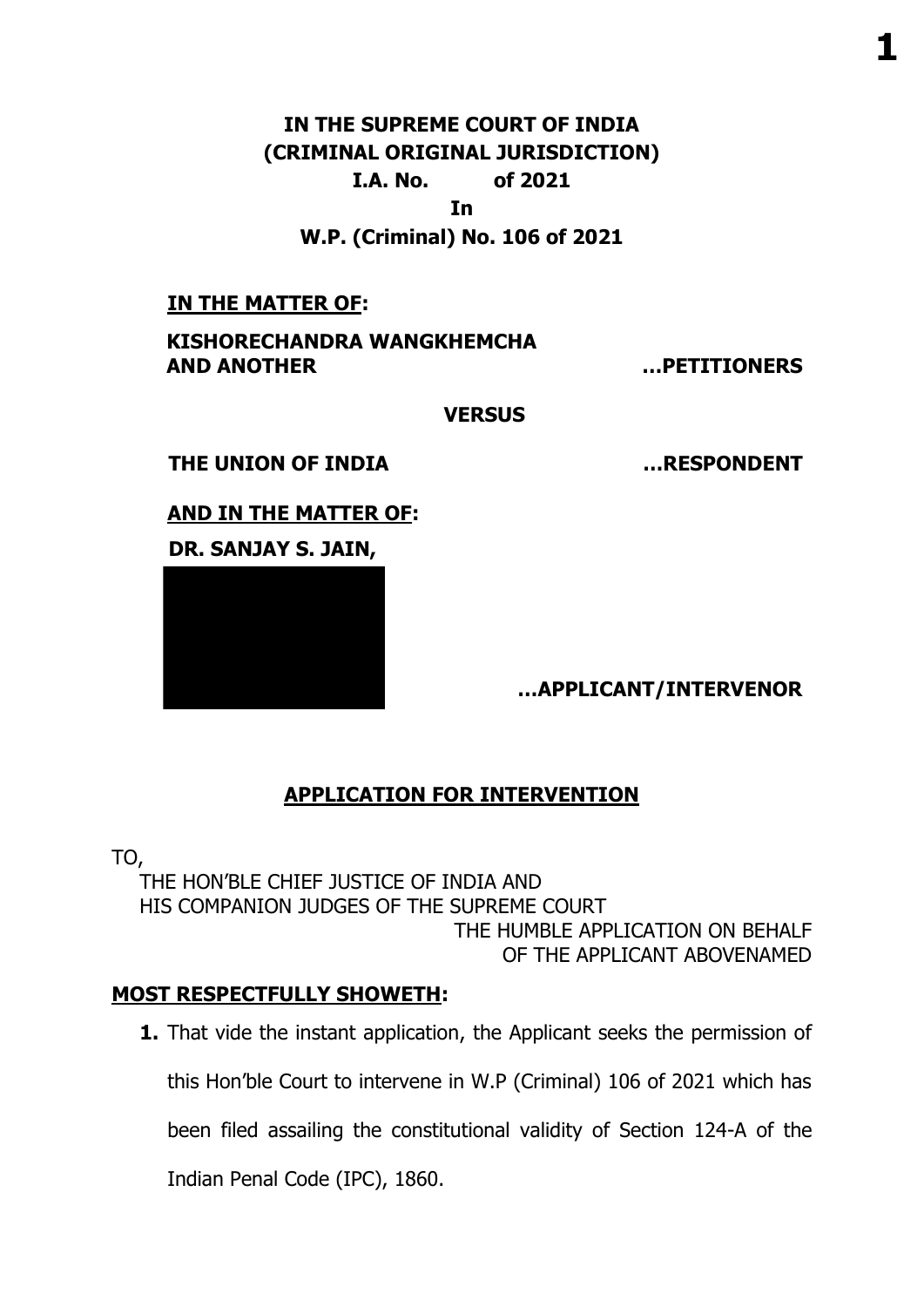- **2.** The Applicant is an Assistant Professor of Law at the Indian Law Society (ILS) Law College at Pune, Maharashtra. Despite being visually challenged, with 100% loss of sight by birth, the Applicant went on to become the first disabled scholar to obtain a Ph.D. Degree from the Nagpur University in 2010, under the guidance of the Late Dr. Shirish Deshpande, who was himself a blind scholar, and a former Dean of the Department of Legal Studies at Nagpur University. During his studies, the Applicant was the recipient of the National Merit Scholarship awarded by the Government of India (1995-96), the National Association of the Blind scholarship (1987-1994) and the Social Welfare scholarship (1987-1994).
- **3.** The Applicant has been teaching constitutional and administrative laws, jurisprudence and interpretation of statutes for the past twenty-five years. He was appointed as a Full-Time lecturer in Law at Bharati Vidyapeeth's New Law College, Pune in 1997-98. From 1998 to 2005, he was a Full Time Lecturer at the G.E Society's M.P Law College at Aurangabad. He is a full-time faculty at the ILS Law College, Pune since March 2008. In March 2020, he was appointed as the Acting Principal of the ILS Law College, Pune, which post he continues to hold as on date.
- **4.** In the course of his teaching career, spanning over the past 25 years, the Applicant has been the recipient of several teaching awards: the Piloo Doraf Khambatta Memorial Award, the Ideal Teacher Award, 2004, the National Award for Best Teacher (2004), received by the Applicant from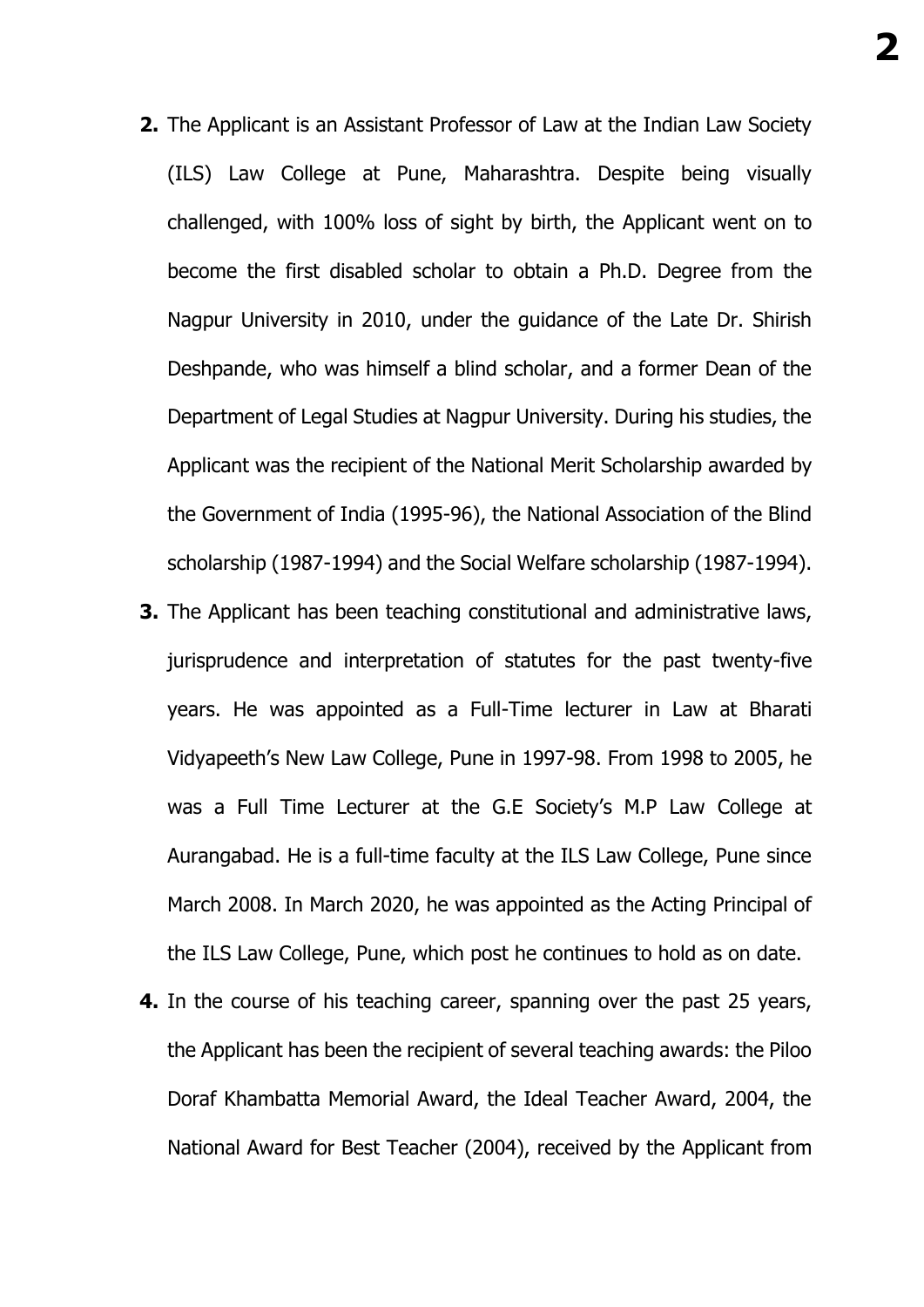the hands of the then President of India His Excellency Dr. A.P.J Abdul Kalam, the Shanti Bhushan Award for extra-ordinary social work (2010) to name a view.

- **5.** As the issue raised by the Applicant involves a challenge to the constitutional validity of Section 124-A of the IPC on the ground that it violates Article 19(1) (a) of the Constitution. The Applicant supports the prayer sought for in this writ petition, and fervently believes, that the material sought to be placed by him may be of some assistance to this Hon'ble Court in deciding the instant case.
- **6.** The offence of sedition found palace in Clause 113 of the very first draft prepared by of Lord Macaulay and Commissioners in 1837. That Bill, however, did not see the light of day for more than 20 years. When the Bill was finally added to the Draft Indian Penal Code in 1860, the clause that contained the offence of sedition was omitted for the reasons which were then stated to be "unaccountable". It was not until 1870 that the offense of sedition was inserted into the Indian Penal Code vide Special Act (XXVII of 1870). The clause as it originally stood incorporated Lord Macaulay's intended Clause 113 in the 1837 Code. This insertion was on account of what is now famously known as Wahabi conspiracy case. The imperial rulers therefore took the view that a stricter penalty was necessary to stamp out any attempt to excite or promote disaffection against the Government of the day. The law, as originally enacted, largely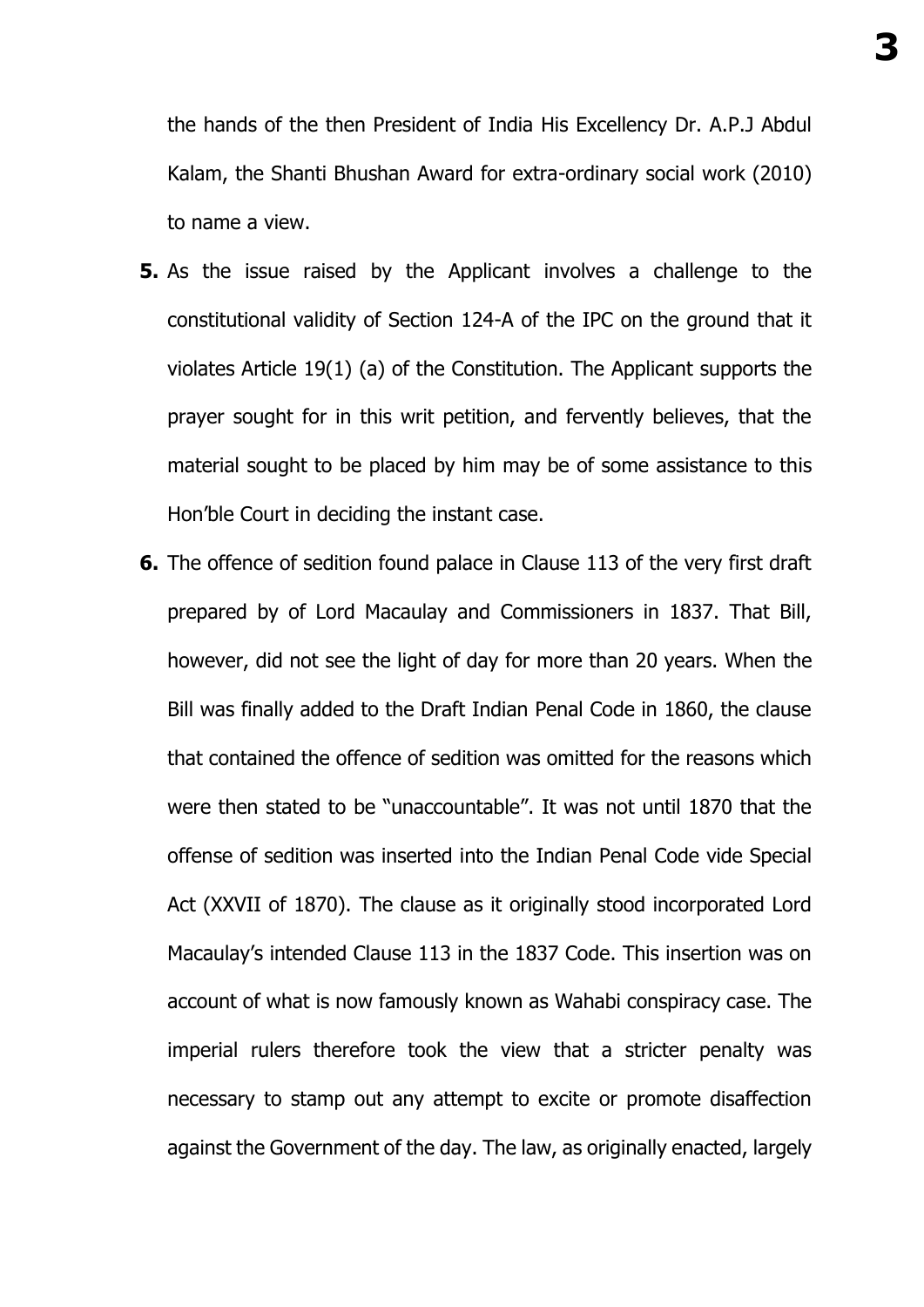based on the English common Law, which essentially consisted of three parts. The first part i.e., the statutory basis: was the Treason Felony Act. The second part: the common law was with regard to seditious liability: and the third part was with regard to seditious words.

**7.** The law of sedition was thus inaugurated on continued in force till it was substituted with the new section on 18.02.1898. The offense of Sedition which was inserted in the Penal Code in 1870, remained in hibernation till the first recorded case for sedition came up in **Queen Empress v. Jogendra Chunder Bose**<sup>1</sup>. Explaining the ingredients of the offence, Chief Justice W. Comer Petheram, Kt., laid down the distinction between 'disaffection' and 'disapprobation', in the following terms:

> "It is sufficient for the purposes of the section that the words used are calculated to excite feelings of ill-will against the Government, and to hold it up to the hatred and contempt of the people, and that they were used with an intention to create such feeling."

The matter did not go to trial since the accused issued an apology.

**8.** The next reported case was the trial of Bal Gangadhar Tilak who was ultimately found guilty and sentenced to eighteen months imprisonment.

In **Queen Empress vs. Bal Gangadhar Tilak** reported in **(1897) 22** 

**Bom. 112**, he was charged with the offense of seditious libel through his journal "Kesari". Charging the jury, while rejecting the interpretation that an appeal to force was an essential ingredient of the offence, Mr.

**.**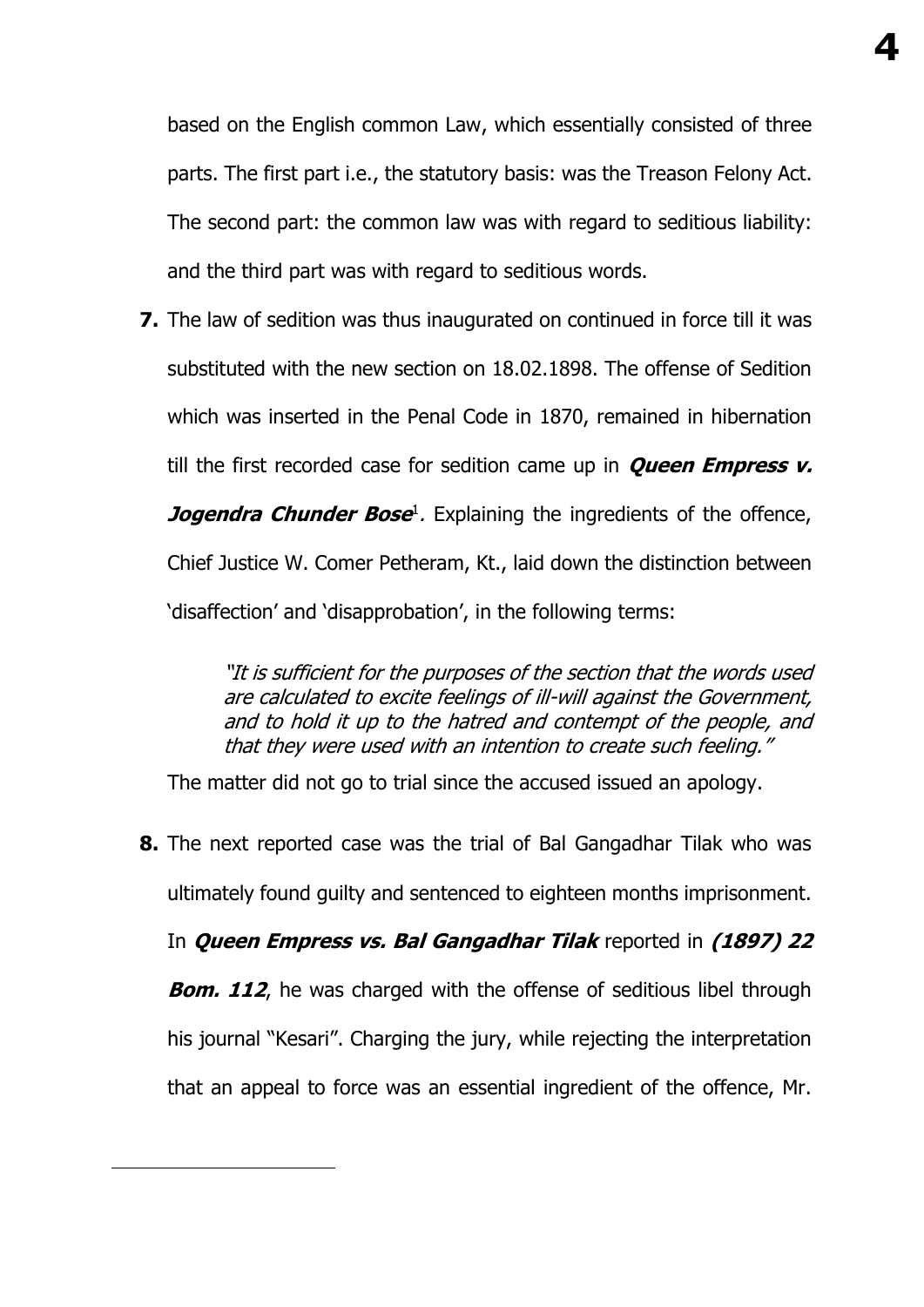Justice Strachey summed up the gist of the offence in the following

terms:

"The offence consists in exciting or attempting to excite in others certain bad feelings towards the Government. It is not the exciting or attempting to excite mutiny or rebellion, or any sort of actual disturbance, great or small. Whether any disturbance or outbreak was caused by these articles, is absolutely immaterial. If the accused intended by the articles to excite rebelling or disturbance, his act would doubtless fall within S.124-A, and would probably fall within other sections of the Penal Code. But even if he neither excited nor intended to excite any rebellion or outbreak or forcible resistance to the authority of the Government still if he tried to excite feelings of enmity to the Government, that is sufficient to make him guilty under the section. I am aware that some distinguished persons have thought that there can be no offence against the section unless the accused either counsels or suggests rebellion or forcible resistance to the Government. In my opinion, that view is absolutely opposed to the express words of the section itself, which as plainly as possible makes the exciting or attempting to excite certain feelings, and not the inducing or attempting to induce to any course of action such as rebellion or forcible resistance, the test of guilt. I can only account for such a view by attributing it to a complete misreading of the explanation attached to the section and to a misapplication of the "explanation beyond its true scope".

(Emphasis supplied)

**9.** Soon thereafter, in **Queen-Empress v. Ramchandra Narayan and another**, reported in **22 Bom. 152**, the Editor and Proprietor of 'Pratod' magazine which was printed and published at Islampur in the Satara district, was charged with Sedition for publishing an article titled "Preparations for becoming Independent". It allegedly seditious article stated that the Canadians have gone independent, whereas "We have become so callous and shameless that we do not feel humiliation, while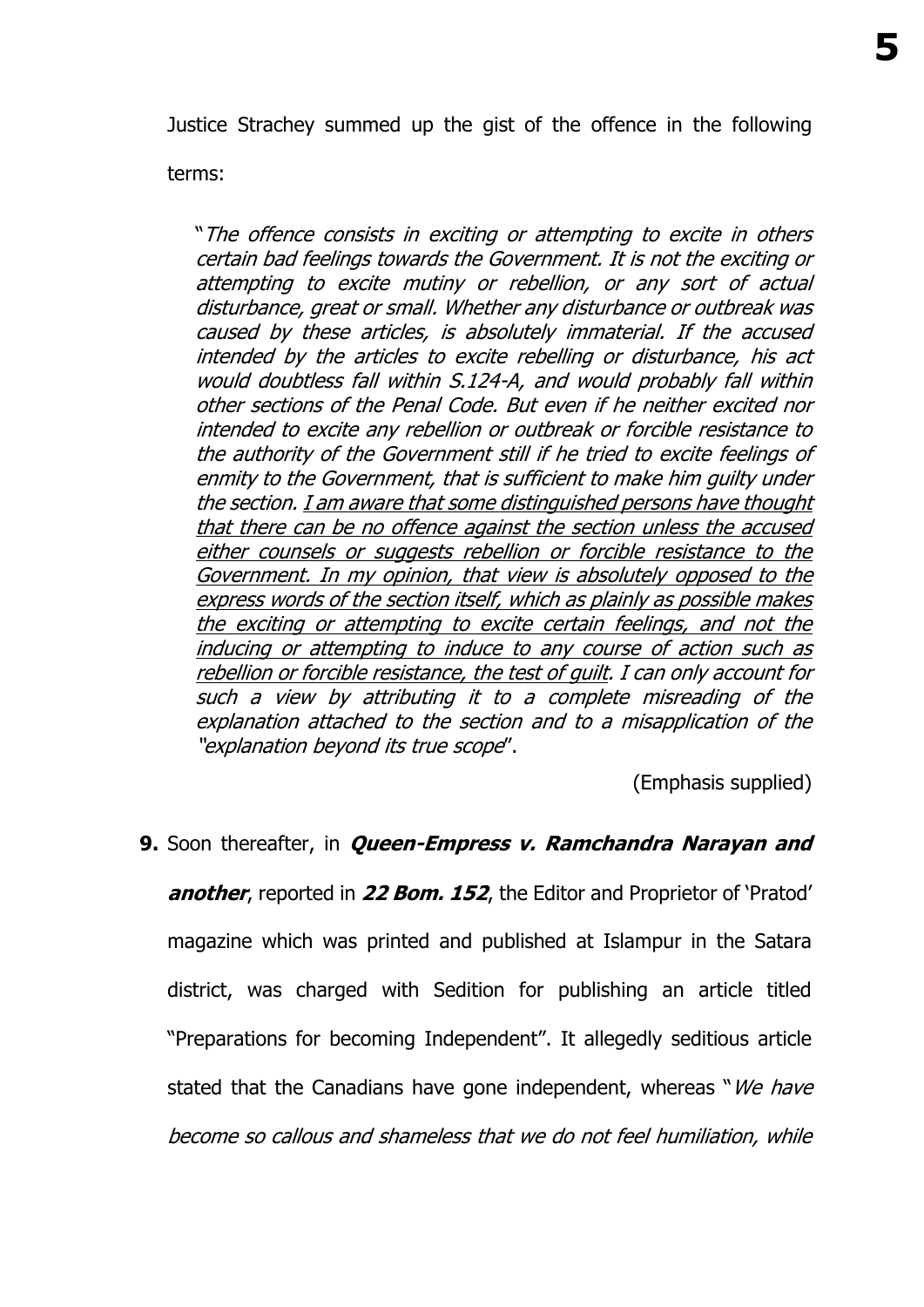we are laughed at by all nations for losing such a vast and gold like country as India. What manliness we can exhibit in such a condition is self-evident." The Full Bench of the Bombay High Court, (Sir Charles Farran, C. J., Justice Parsons and Justice Ranade), convicted the Editor and Proprietor. Most importantly it is significant to notice the manner in which Justice Ranade captured the meaning of the word "Disaffection".

The same is extracted below:

"Disaffection, as thus judicially paraphrased, is a positive political distemper, and not a mere absence or negation of love or good-will. It is a positive feeling of aversion which is akin to ' disloyalty,' a defiant insubordination of authority, or when it is not defiant, it secretly seeks to alienate the people, and weaken the bond of allegiance, and prepossesses the minds of the people with avowed or secret animosity to Government, a feeling which tends to bring the Government into hatred or contempt by imputing base or corrupt motives to it, make  $\sim$ men indisposed to obey or support the laws of the realm, and promotes discontent and public disorder."

The law was amended in 1897, substituting the provision as it exists on

date.

**10.**The interpretation of the amended Section 124-A came for consideration

before the Federal Court in **Niharendu Dutt Majumdar vs. King** 

**Emperor** reported in **AIR 1942 FC 22**, where the Court overruled the

judgement in **Bal Gangadhar Tilak** (*supra*) holding that an appeal to

force was an essential ingredient of Section 124-A. Sir Maurice Gwyer,

CJ, speaking for himself, S. Varadachariar and Sir Shah Sulaiman, JJ, laid

down the test in the following words: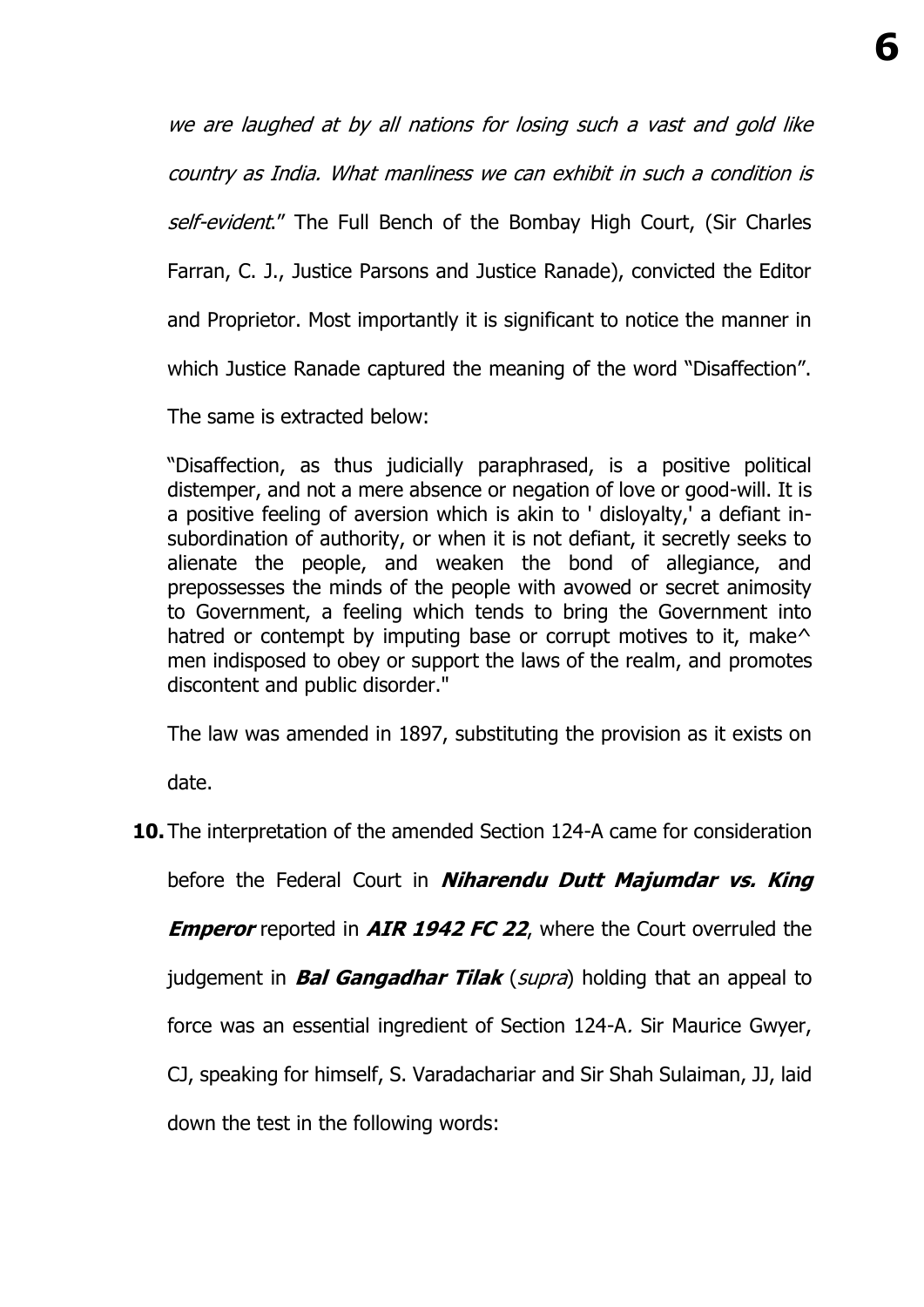"The first and most fundamental duty of every Government is the preservation of order, since order is the condition precedent to all civilization and the advance of human happiness. This duty has no doubt been sometimes performed in such a way as to make the remedy worse than the disease; but it does not cease to be a matter of obligation because some on whom the duty rests have performed it ill. It is to this aspect of the functions of government that in our opinion the offence of sedition stands related. It is the answer of the State to those who, for the purpose of attacking or subverting it, seek (to borrow from the passage cited above) to disturb its tranquillity, to create public disturbance and to promote disorder, or who incite others to do so. Words, deeds or writings constitute sedition, if they have this intention or this tendency; and it is easy to see why they may also constitute sedition, if they seek as the phrase is, to bring Government into contempt. This is not made an offence in order to minister to the wounded vanity of Governments, but because where Government and the law cease to be obeyed because no respect is felt any longer for them, only anarchy can follow. Public disorder, or the reasonable anticipation or likelihood of public disorder, is thus the gist of the offence. The acts or words complained of must, either incite to disorder or must be such as to satisfy reasonable men that that is their intention or tendency."

(Emphasis supplied)

- **11.**However, the decision in **Niharendu Dutt Majumdar** (supra), was overruled by the Privy Council in **King Emperor vs. Sadashiv Narayan Bhalerao** reported in **1947 PC 82** and the law laid down in **Bal Gangadhar Tilak** (supra), was restored.
- **12.**It is submitted that the debate of the Governor General in Council, reveals that the amended Section 124-A was inserted in 1897 by a foreign government with a precise intention of repressing the nationalist sentiments and the Indian Press. As a matter of fact, the amendment itself, as would be demonstrated through the materials placed on record, was necessitated with a precise object of altering the law, which was then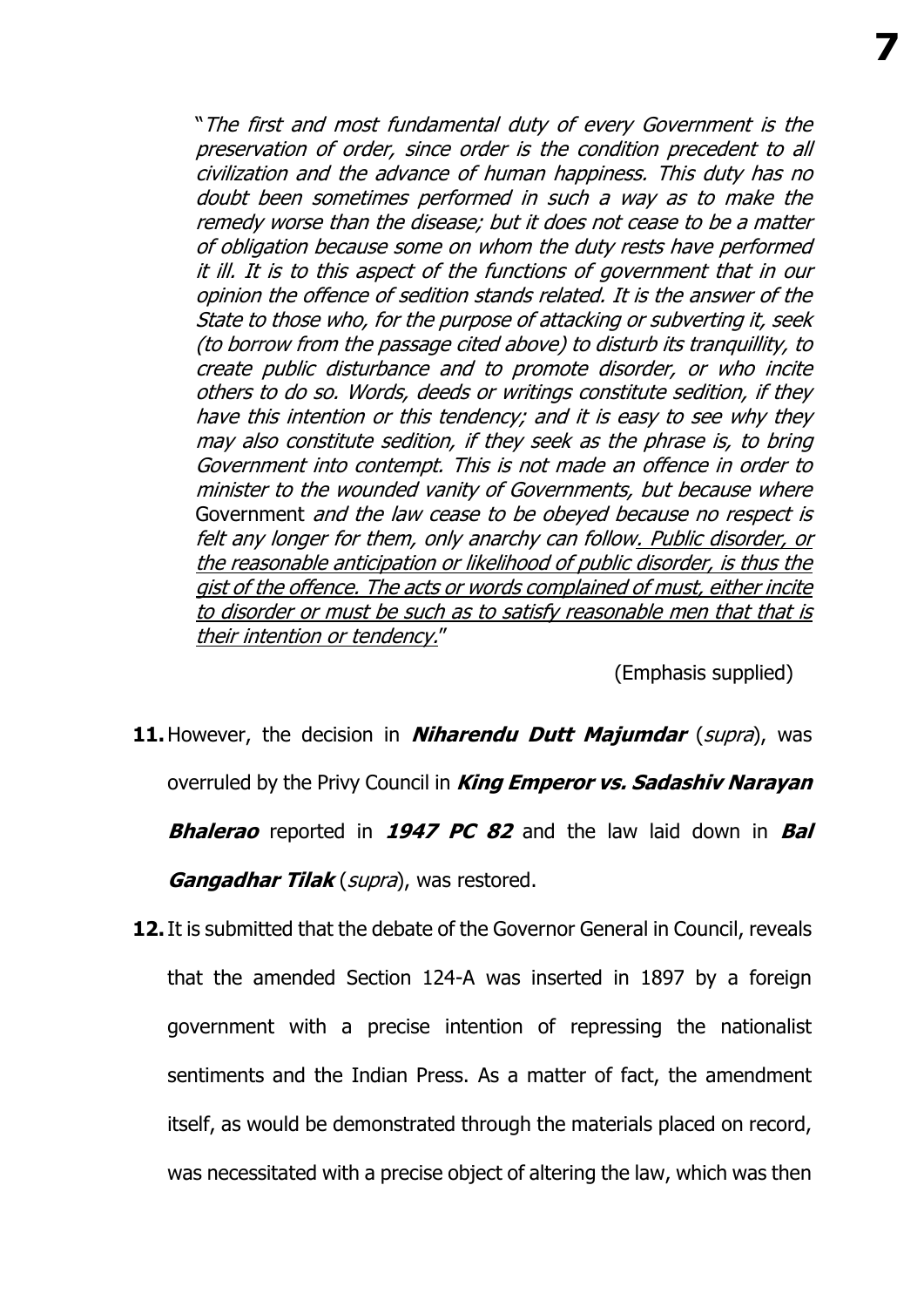in sync with the Law of England, to provide for more drastic offense keeping in mind that the requirements of a foreign government, then ruling the country. The debates reveal that the object of enacting Section 124-A in the present form was to keep revolutionary movements of the "natives" at bay, and to ensure that foreign rule progressed smoothly.

- **13.**One of the settled principles relating to the application of test of whether the law has become arbitrary is that the object of the law no longer survives, whereby the operation of the law does not have or serve an existing purpose (**Malpe Vishwanath Acharya & Ors vs State Of Maharashtra & Anr** reported in **(1998) 2 SCC 1** and **Mardia Chemicals Ltd. Etc vs U.O.I. & Ors** reported in **(2004) 4 SCC 311).**
- **14.**In these cases, this Hon'ble Court has affirmed the principle that a legislation which was valid when enacted, could, by circumstances, become arbitrary and irrational. It is submitted that a provision, which was enacted in 1897 for the purposes of repressing the national movement of the day, and ringfencing foreign rule, is anathema to a republican government in free India. Therefore, whatever may have been the rationale for Section 124-A, they no longer hold good today. Thus, keeping in mind the changed circumstances, the constitutional validity of Section 124-A. Almost six decades have lapsed since the decision of this Hon'ble Court in **Kedar Nath.** In view of the changed circumstances, the decision may require re-consideration.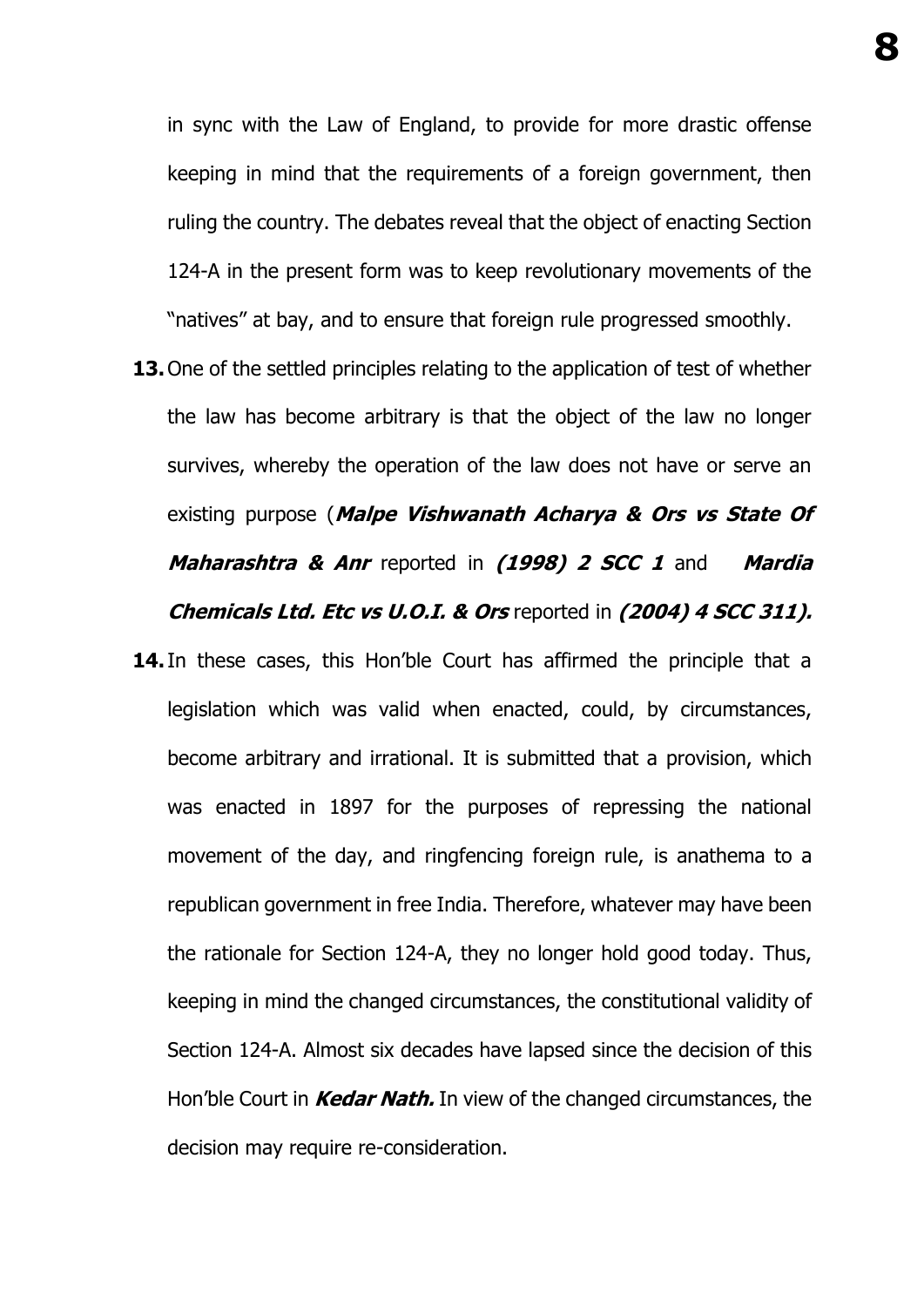- **15.** Post the decision of this Hon'ble Court in **Shreya Singhal Vs. Union of India** reported in **AIR 2015 SC 1523**, it is no longer a doubt that a criminal law can be annulled for being void-for-vagueness. This principle has been applied by Hon'ble Court since the decision in in **State of Madhya Pradesh and Anr. Vs. Baldeo Prasad** reported in **(1961) 1 SCR 970.** The question however is whether Section 124-A, as it stands today, is vague and imprecise and is, thus, an infringement of the right guaranteed under Article 19(1)(a) of the Constitution.
- **16.** In **Shreya Singhal**, this Hon'ble Court was pleased to approve the principles set out in the decisions of the U.S Supreme Court for construing the scope of Article 19(1)(a). A significant interpretation of the First Amendment to the United States Constitution was given by the Supreme Court of United States in **New York Times Co. v. Sullivan, 376 U.S. 254 (1964)**, and in **GARRISON Vs. STATE OF LOUISIANA** reported in **379 U.S. 64**, on a question whether the Constitution "*limits state* power to impose criminal sanctions for criticism of the official conduct of public officials" as it does in respect of "civil sanctions".
- **17.**In view of the following global developments, Section 124-A and the law of Sedition requires a careful, sober deliberation keeping in mind the changed circumstances today. For ease of reference the legal position in other countries is set out hereinbelow: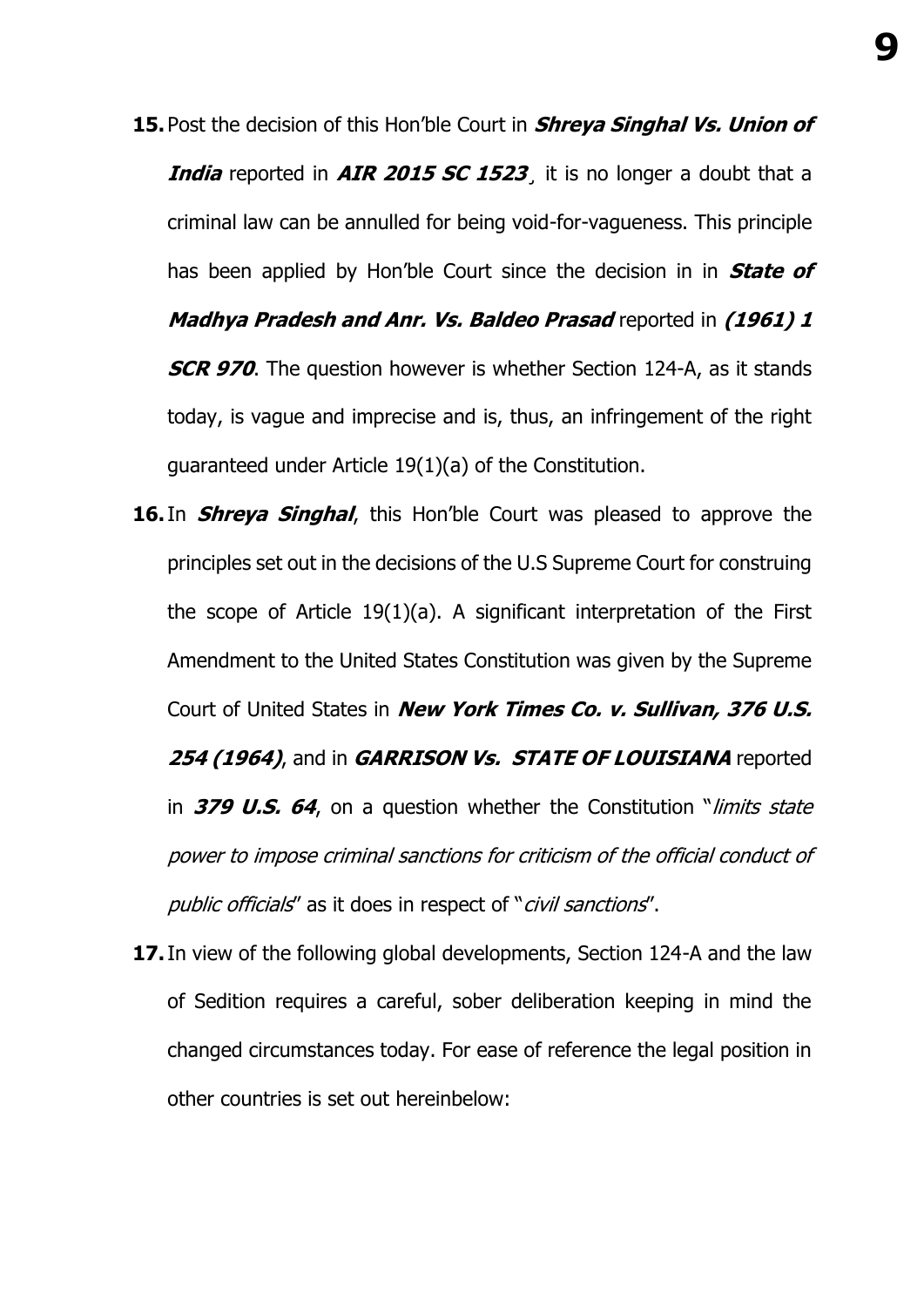| SI. No. | <b>Jurisdiction</b> | <b>Status of Sedition Laws</b>                           |
|---------|---------------------|----------------------------------------------------------|
|         |                     | 1. The first comprehensive legislation<br>that           |
| 1.      | Australia           | contained sedition offence was the Crime Act             |
|         |                     | 1920 and defined the offense as under.                   |
|         |                     | "A person, who engages in a seditious enterprise         |
|         |                     | with the intention of causing violence or creating       |
|         |                     | public disorder or a public disturbance, is guilty of an |
|         |                     | indictable offence punishable on <b>conviction by</b>    |
|         |                     | imprisonment for not longer than three years."           |
|         |                     | 2. Section 24 of the Crimes Act 1920 defined             |
|         |                     | seditious intention as intention to commit the           |
|         |                     | following purposes:                                      |
|         |                     | • to bring the Sovereign into hatred or contempt.        |
|         |                     | • to excite disaffection against the Government or       |
|         |                     | Constitution of the Commonwealth or against either       |
|         |                     | the House of the Parliament of the Commonwealth.         |
|         |                     | • to excite Her Majesty's subjects to attempt to         |
|         |                     | procure the alteration, otherwise than by lawful         |
|         |                     | means, of any matter in the Commonwealth                 |
|         |                     | established by law of the Commonwealth;                  |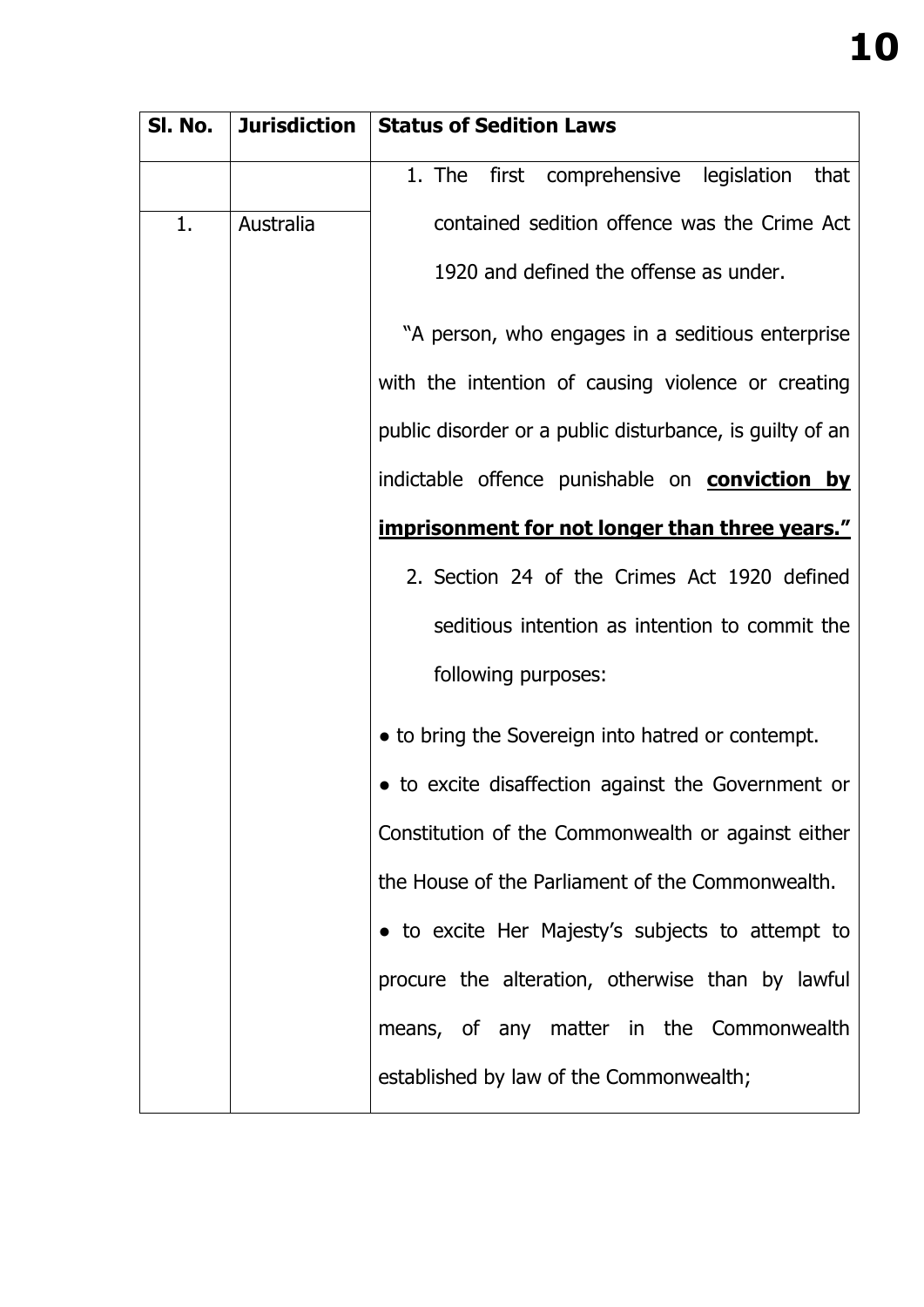| • to promote feelings of ill-will and hostility between |
|---------------------------------------------------------|
| classes of Her Majesty's subjects so as to endanger     |
| the peace, order or good Government of the              |
| Commonwealth.                                           |
| 3. The Hope Commission constituted in 1984              |
| recommended that the Australian definition of           |
| sedition should be aligned with<br>the                  |
| Commonwealth definition.                                |
| 4. 1991- Gibbs Committee recommended that the           |
| offense must be retained, but convictions               |
| confined to 'incited violence for the purpose of        |
| disturbing or overthrowing constitutional               |
| authority.                                              |
| 5. Following the enactment of Anti-Terrorism Act        |
| 2005, Section 80.2 of Anti-terror Act 2005,             |
| stood amended by penalizing five offenses,              |
| that will be given force in the Criminal Code           |
| Act, 1995.                                              |
| 6. The Anti-Terrorism Act was criticized<br>for         |
| introducing new offenses. Thus, based on the            |
| recommendations of Australian Law Reforms               |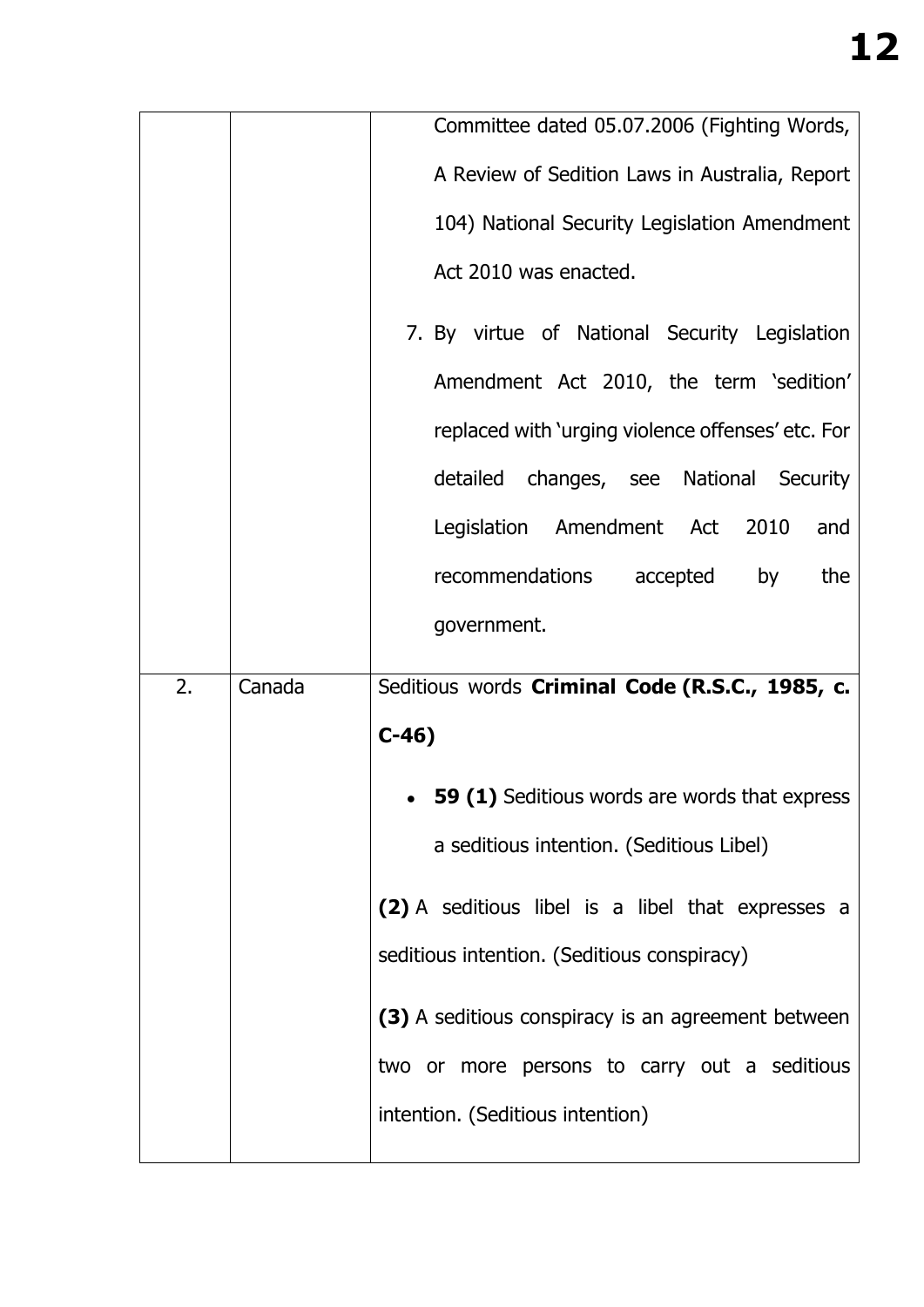|  | (4) Without limiting the generality of the meaning of          |
|--|----------------------------------------------------------------|
|  | the expression <i>seditious intention</i> , every one shall be |
|  | presumed to have a seditious intention who                     |
|  | (a) teaches or advocates, or                                   |
|  | (b) publishes or circulates any writing<br>that                |
|  | advocates,                                                     |
|  | the use, without the authority of law, of force as a           |
|  | means of accomplishing a governmental change                   |
|  | within Canada                                                  |
|  |                                                                |
|  | Section 60: Good Faith as an exception                         |
|  | Section 61: Punishment of seditious offences-                  |
|  | Not exceeding 14 years.                                        |
|  | 1. The Law Reform Commission of Canada in                      |
|  | 1986 saw the offences of sedition<br>as                        |
|  | outdated and unprincipled. In its view: "it is                 |
|  | essential to the health of a parliamentary                     |
|  | democracy such as Canada that citizens                         |
|  | have the right to critcize, debate and discuss                 |
|  |                                                                |
|  |                                                                |
|  | political economic and social matters in the                   |
|  | freest possible manner"                                        |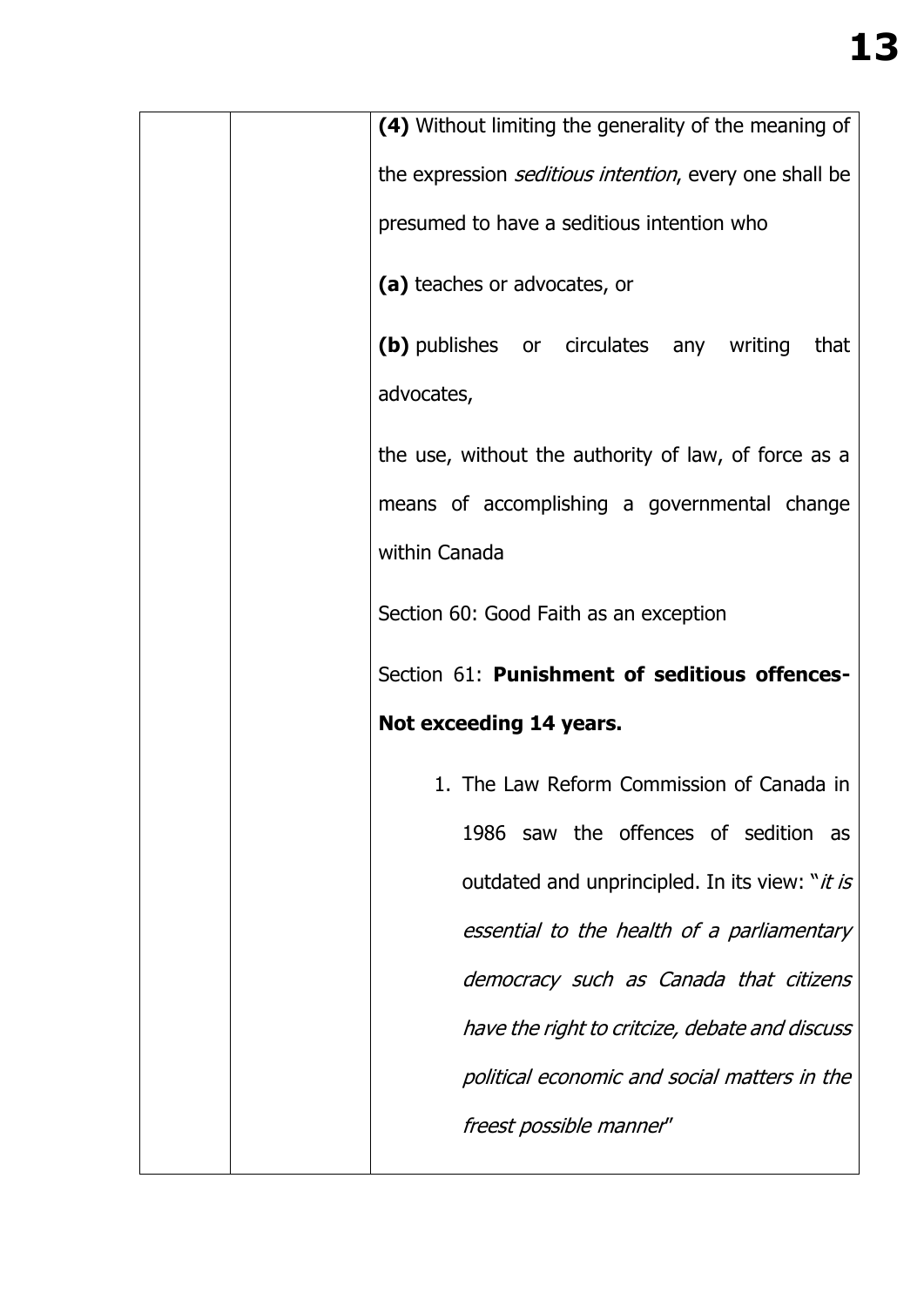|    |             | 2. In 1989 the Canadian Law Reform                    |
|----|-------------|-------------------------------------------------------|
|    |             | Commission proposed that seditious                    |
|    |             | offences be abolished because<br>they                 |
|    |             | overlapped with other provisions, were                |
|    |             | uncertain as to scope and meaning                     |
|    |             | (especially as to intention), were out of date        |
|    |             | and may well infringe the Charter.                    |
|    |             | 3. The Supreme Court in <b>Boucher vs. The</b>        |
|    |             |                                                       |
|    |             | <b>King ([1951] SCR 265)</b> , held that there        |
|    |             | must be an intention to incite violence or            |
|    |             | resistance or defiance, for the purpose of            |
|    |             | disturbing constituted authority. Similar             |
|    |             | views were echoed in <i>Irwin Toy v Quebec</i>        |
|    |             | (AG) [1989] 1 SCR 927.                                |
|    |             | 4. The Law of sedition still exists in Canada,        |
|    |             | without any effective prosecutions.                   |
|    |             |                                                       |
| 3. | New Zealand | Sedition was codified under Sections 81 to 85 of the  |
|    |             | crimes Act, 1961. Sedition Law was abolished in 2007, |
|    |             | under the crimes (repeal of Seditious offences)       |
|    |             | amendment Act 2007.                                   |
|    |             |                                                       |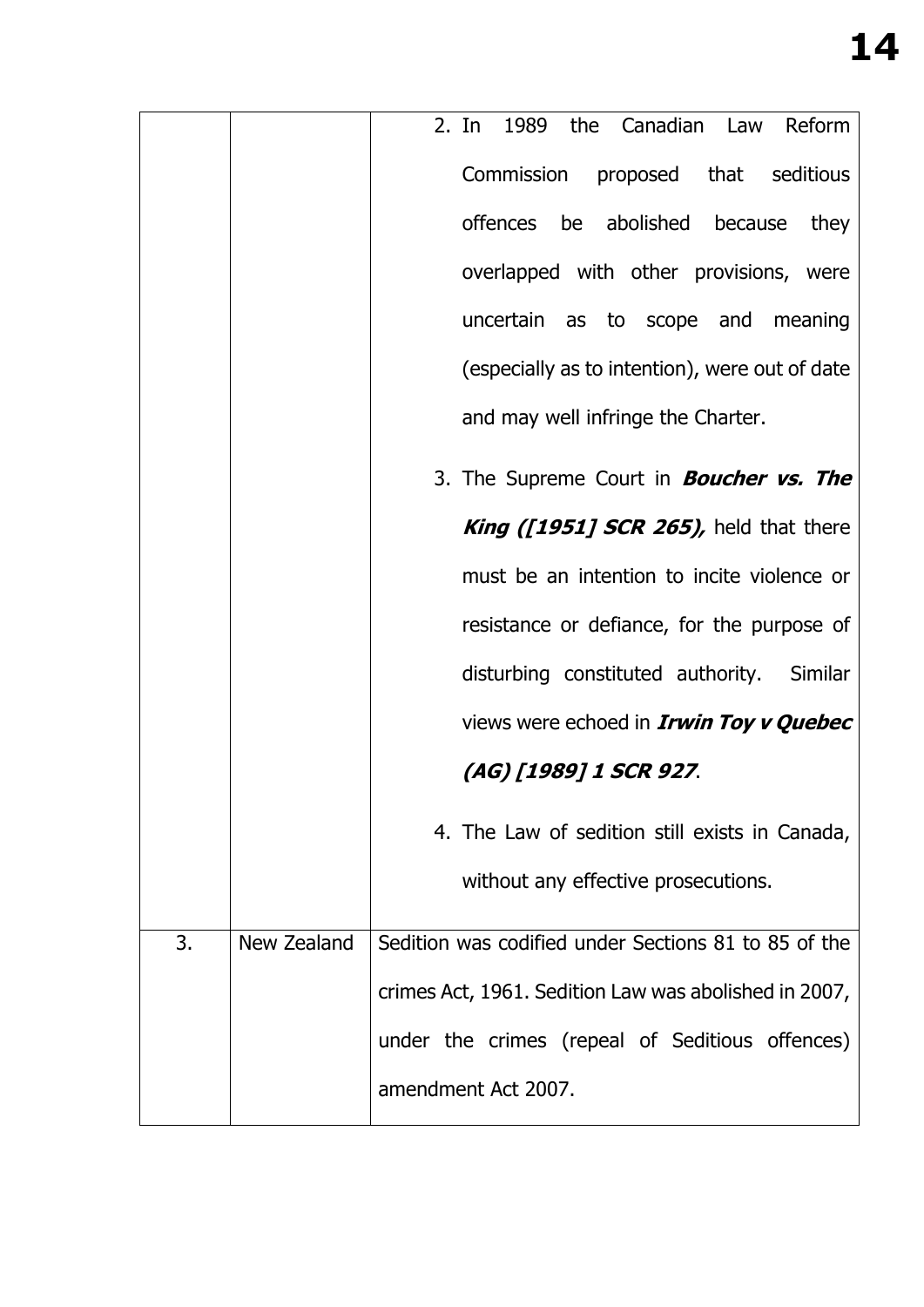| 4. | <b>United States</b> | 1. Sedition as first made punishable by the   |
|----|----------------------|-----------------------------------------------|
|    | of America           | Sedition Act of 1798, repealed in 1820.       |
|    |                      | 2. Again in 1918, by series of amendments     |
|    |                      | to the 1917 Espionage Act, Sedition was       |
|    |                      | made punishable to protect the State          |
|    |                      | from WW-I.                                    |
|    |                      | 3. The SC in <i>Schenck vs. United States</i> |
|    |                      | $(249$ U.S. 47 $(1919)$ ) restricted the      |
|    |                      | scope and laid that "clear and present        |
|    |                      | danger" test must be satiated to restrict     |
|    |                      | free speech and expression.                   |
|    |                      | 4. The Alien Registration Act of 1940 (Smith  |
|    |                      | Act) which penalized advocacy of violent      |
|    |                      | overthrow of the government also              |
|    |                      | punished Sedition. It was unsuccessfully      |
|    |                      | challenged in <b>Dennis vs. United</b>        |
|    |                      | States (341 U.S. 494 (1951)).                 |
|    |                      | 5. Subsequent change in law narrowly          |
|    |                      | constructed these restrictions. Yates vs.     |
|    |                      | United States (354 U.S. 298 (1957))           |
|    |                      | distinguished advocacy to "overthrow as       |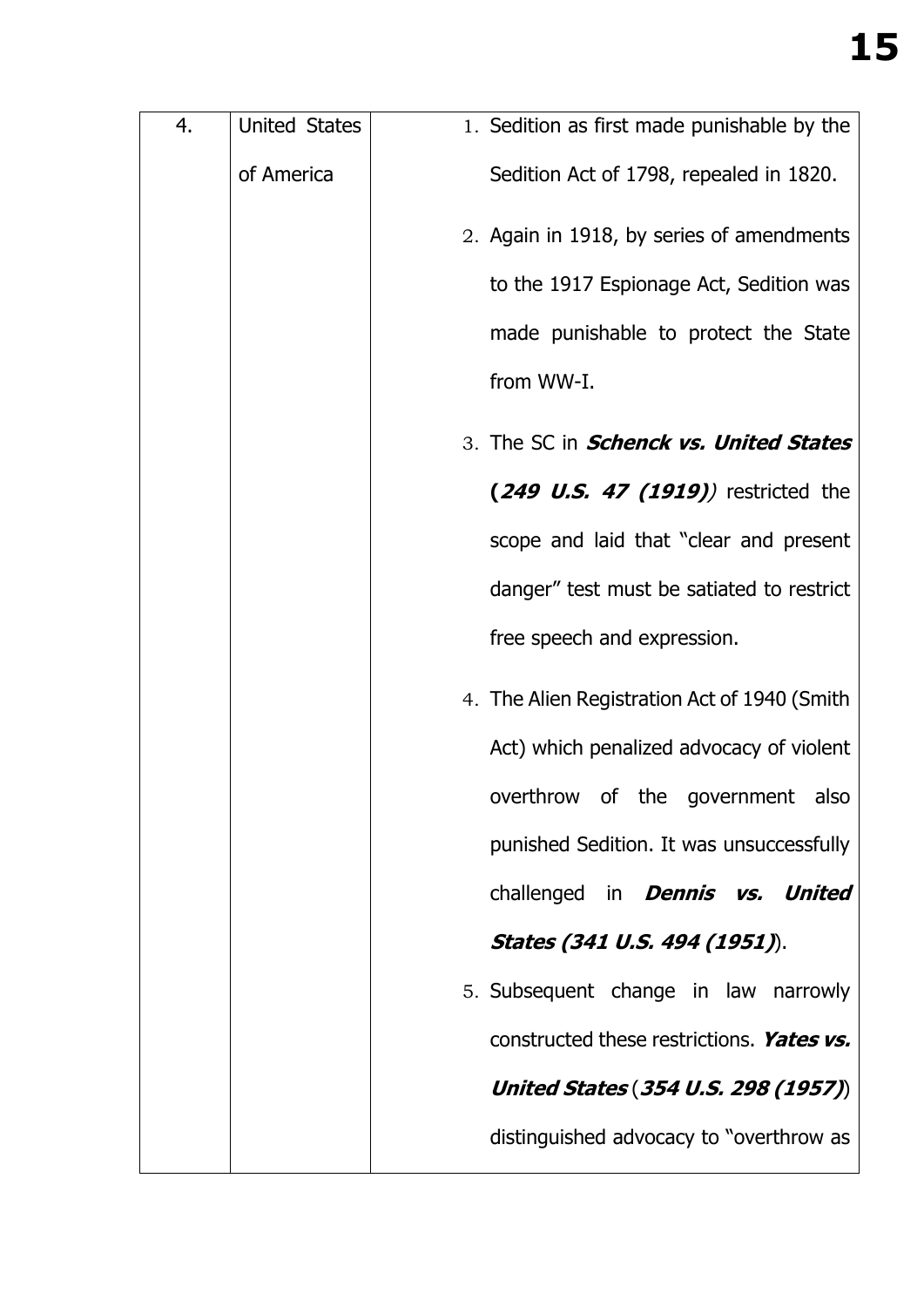an abstract doctrine from an advocacy to action". It was held that the difference between these two forms of advocacy is that 'those to whom the advocacy is addressed must be urged to do something, now or in the future, rather than merely to believe in something'.

6. IN New York Times v. Sullivan **(376 U.S. 254, 273-76 (1964)),** the Supreme Court remarked that speech must be allowed a breathing space in a democracy and government must not be allowed to suppress what it thinks is '**unwise, false or malicious**.

7. Pursuant to the judgement in **Brandenburg v. Ohio (395 U.S. 444 (1969)**), where the Supreme Court categorically held that 'freedoms of speech and press do not permit a State to forbid advocacy of the use of force or of law violation except where such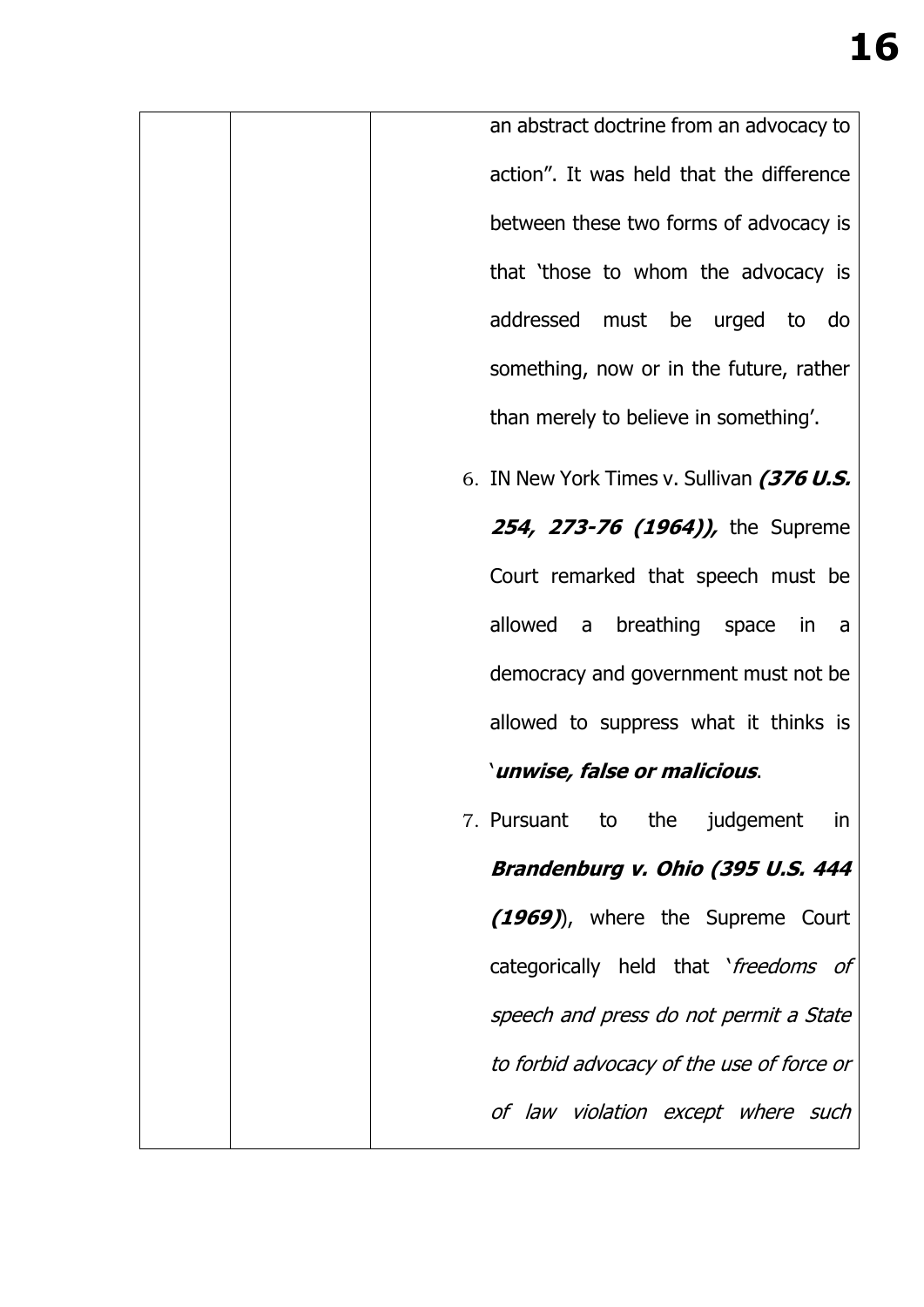|    |         | advocacy is directed to inciting or                   |
|----|---------|-------------------------------------------------------|
|    |         | producing imminent lawless action and is              |
|    |         | likely to incite or produce such action',             |
|    |         | restrictions on expression are subject to             |
|    |         | intense scrutiny. Thus, criticism or                  |
|    |         | advocacy must lead to incitement of                   |
|    |         | immediate lawless action in order to                  |
|    |         | qualify for reasonable restriction of first           |
|    |         | amendment.                                            |
|    |         | 8. Sedition as an offense still exists in the         |
|    |         | USA with narrow construction<br>of                    |
|    |         | restrictions to free speech and the First             |
|    |         | Amendment.                                            |
| 5. | United  | 1. The Law of Sedition against the Crown was          |
|    | Kingdom | first codified in Statute of Westminster in           |
|    |         | 1275 AD (flows from Divine Right theory).             |
|    |         | 2. De Libellis Famosis case established that          |
|    |         | 'seditious libel', whether 'true or false' was        |
|    |         | made punishable.                                      |
|    |         | 3. <b>R. vs. Sullian</b> (R v. Sullivan (1868) 11 Cox |
|    |         | C.C. 44 at p. 45)                                     |
|    |         |                                                       |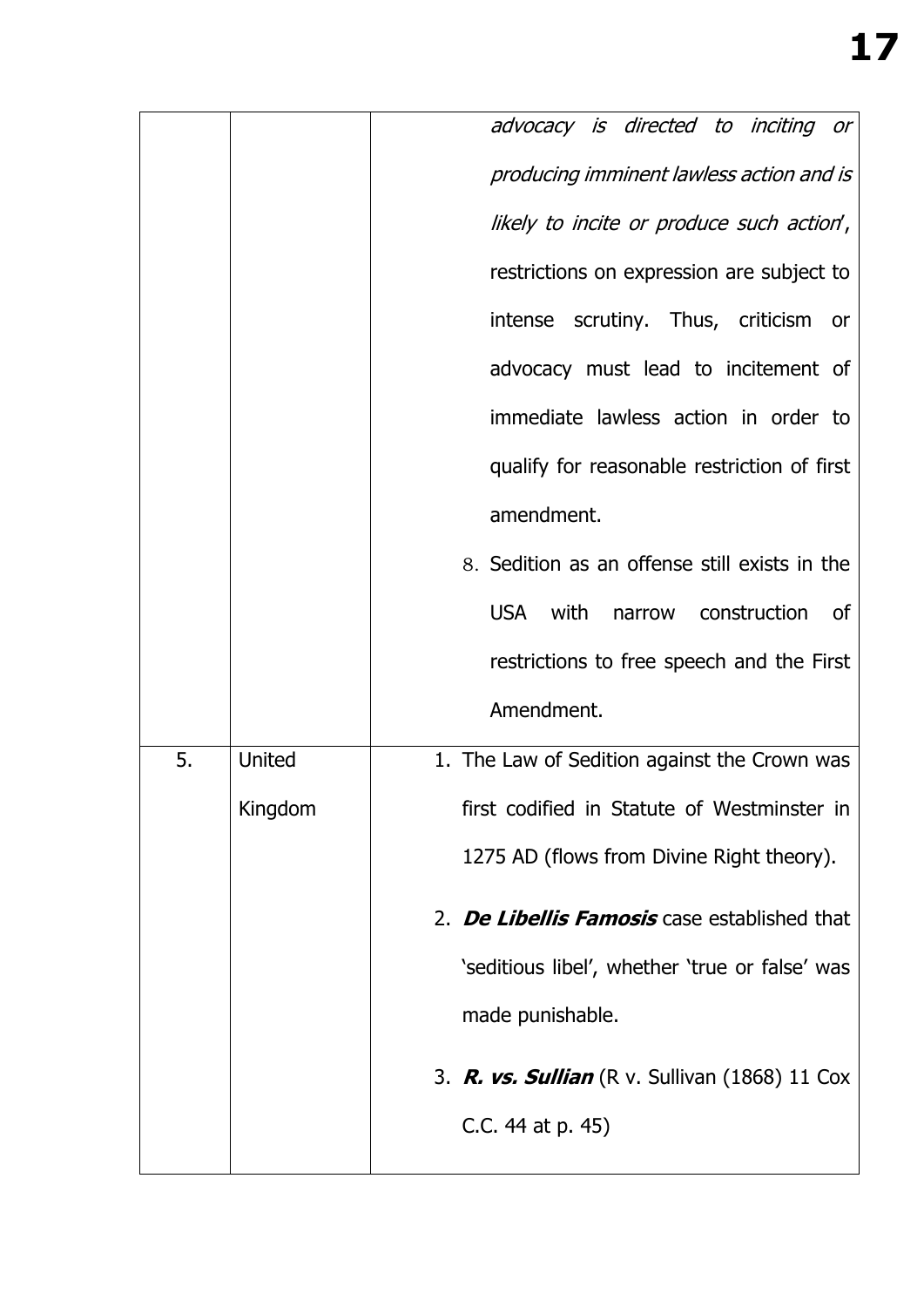| "edition in itself is a comprehensive term and it       |
|---------------------------------------------------------|
| embraces all those practices, whether by word, deed     |
| or writing, which are calculated to disturb the         |
| tranquillity of the State, and lead ignorant persons to |
| endeavour to subvert the Government and the laws        |
| of the Empire. The objects of sedition generally are    |
| to induce discontent and insurrection and to stir up    |
| opposition to the Government, and bring the             |
| administration of justice into contempt; and the very   |
| tendency of sedition is to incite the people to         |
| <i>insurrection and rebellion."</i>                     |
| 4. The 1977 Law Commission's working paper,             |
| Codification of the Criminal Law: Treason,              |
| Sedition and Allied Offences  , Working                 |
| Paper no. 72, referred to the Supreme Court             |
| of Canada's ruling in <b>R. vs. Boucher</b> , and       |
| declared that only those acts that incite               |
| violence against the government could be                |
| considered as seditious, the movement to                |
| abolish seditious libel began.                          |
|                                                         |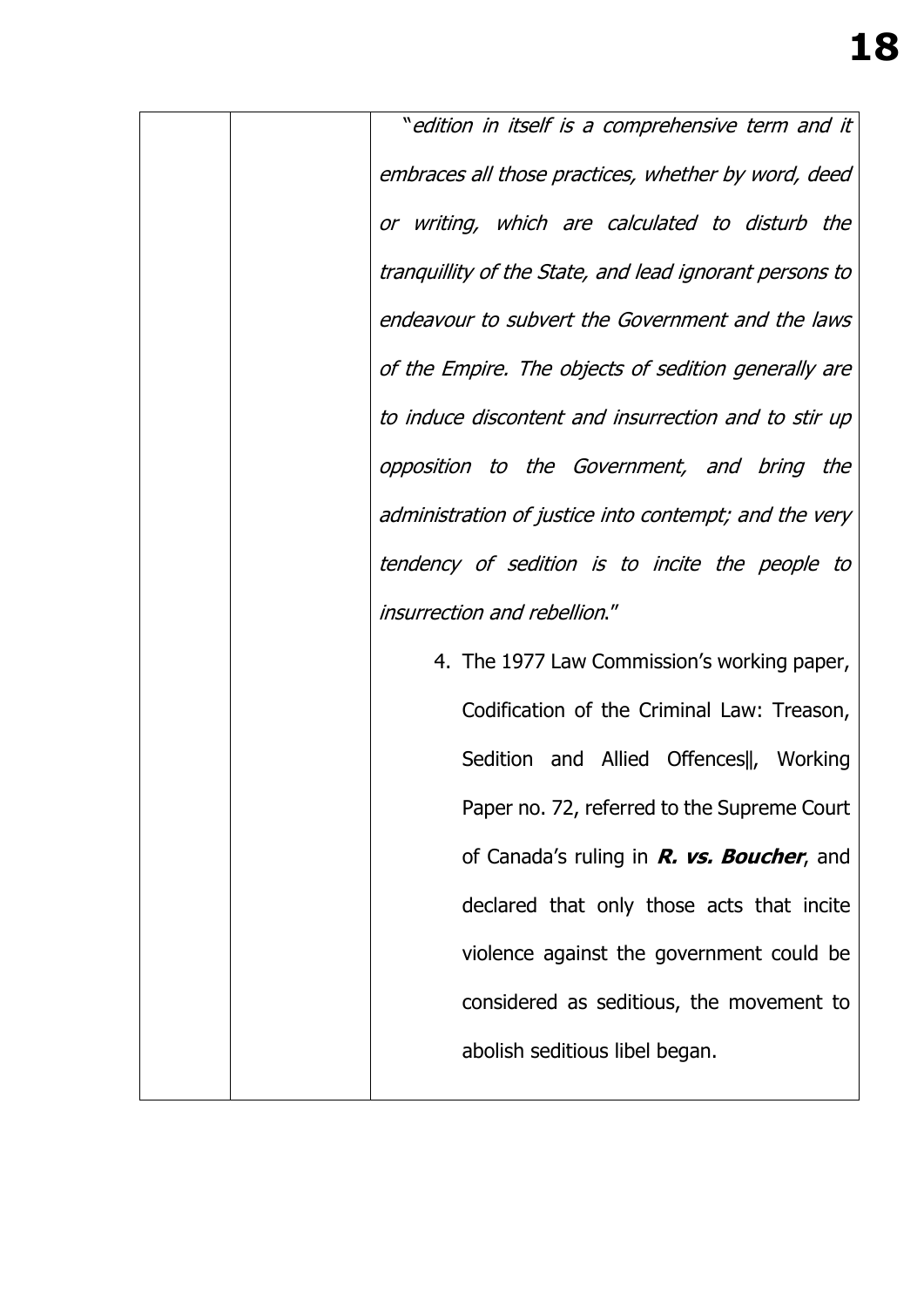|  | 5. Finally with the advent of Human Rights Act  |
|--|-------------------------------------------------|
|  | 1998, the offense of Sedition was viewed as     |
|  | contrary to the European Convention of          |
|  | Human Rights.                                   |
|  | 6. In 2009, by virtue of Section 73 of Coroners |
|  | and Justice Act 2009, seditious libel as an     |
|  | offence was scrapped from the law of            |
|  | United Kingdom.                                 |
|  |                                                 |

- **18.**In view of the above, the Applicant seeks the permission of this Hon'ble Court to intervene in this writ petition to place on record the relevant material in support of the prayer(s) made therein.
- **19.**That the present application by the Applicant is bona fide and in the interest of justice.

# **PRAYER**

It is therefore, most respectfully prayed, that this Hon'ble Court may graciously be pleased to:

- **i.** Permit the Applicant herein to intervene in W.P (Criminal) 106 of 2021; and/or
- **ii.** Any other order this Hon'ble Court may deem fit in facts and circumstances of the case and in the interest of justice.